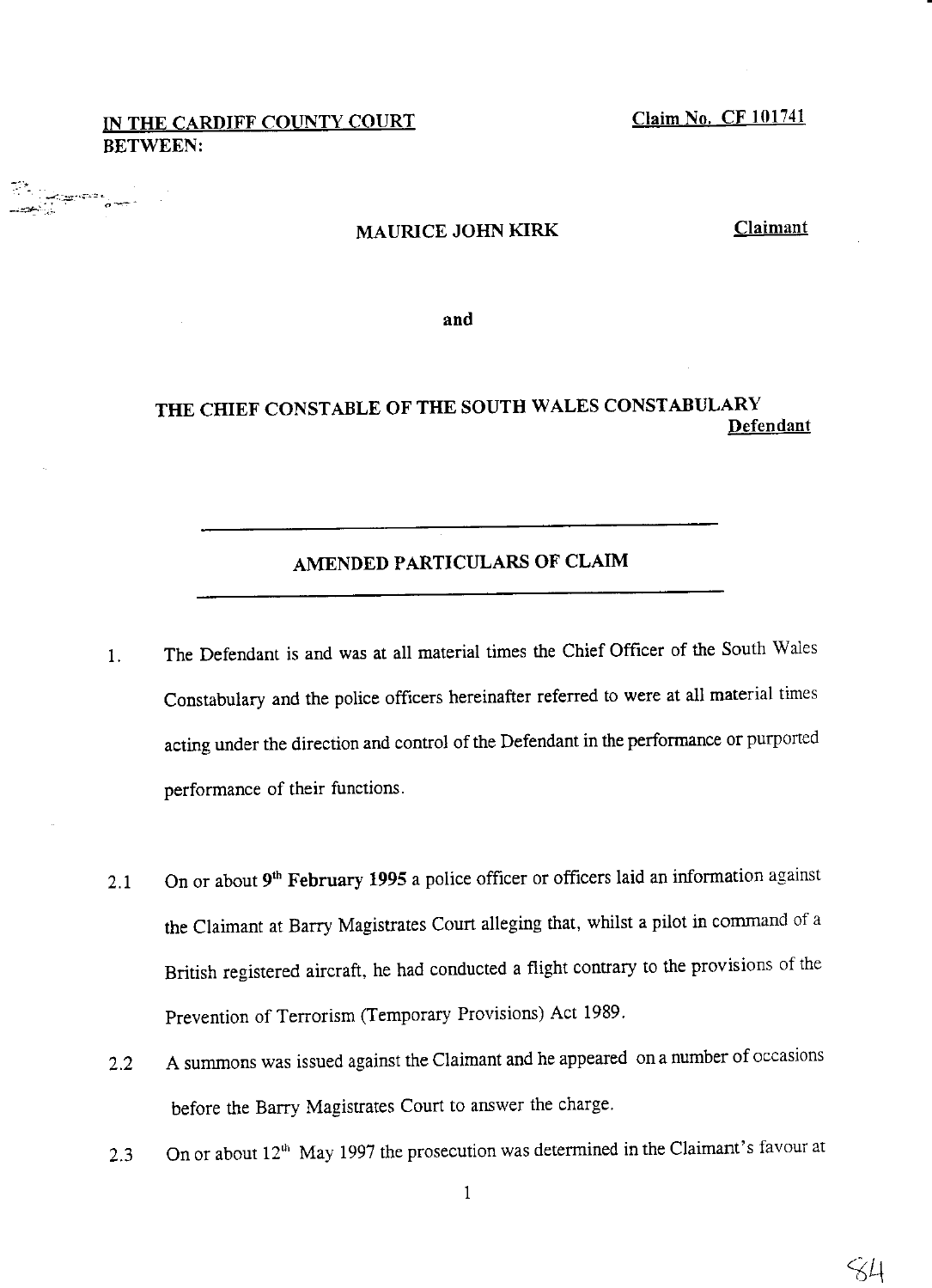Barry Magistrates' Court and he was found not guilty of the charge.

2.4 The prosecution of the Claimant was instituted and continued by police officers maliciously and without reasonable and probable cause.

### **Particulars**

- 1. On the night before he made his flight from cardiff to weston near Dubiin in about January 1995 the Claimant informed a special branch officer by telephone of his intended flight and was given clearance therefor.
- 2. The Claimant filed a flight-plan in the course of his flight to Ireland.
- 3. On his retum from Ireland the following day the claimant informed a special branch officer at the Cardiff airfield of his return.
- 4. There was no evidence that the claimant had committed the offence with which he was charged and the police offtcers had no reasonable and probable cause for belief in the Claimant's guilt.
- 3.1 On or about 12<sup>th</sup> May 1996 a police officer or officers laid an information against the claimant at Barry Magistrates court alleging a number of traffic offences, including that he had crossed a barrier line. driven on a public road without due care and attention and without proper insurance cover.
- 3.2 As a result summonses were issued against the claimant. He pleaded guilty to the charge of crossing a barrier line, but contested the other two charges.
- 3.3 On the basis of evidence from police offtcers on or about 21" January 1997 the magistrates at Barry convicted the claimant on all charges and suspended his driving licence.
- 3.3 On or about  $6<sup>th</sup>$  February 1998 the prosecution was determined in the Claimant's favour

 $85$ 

.<br>الفارسية ال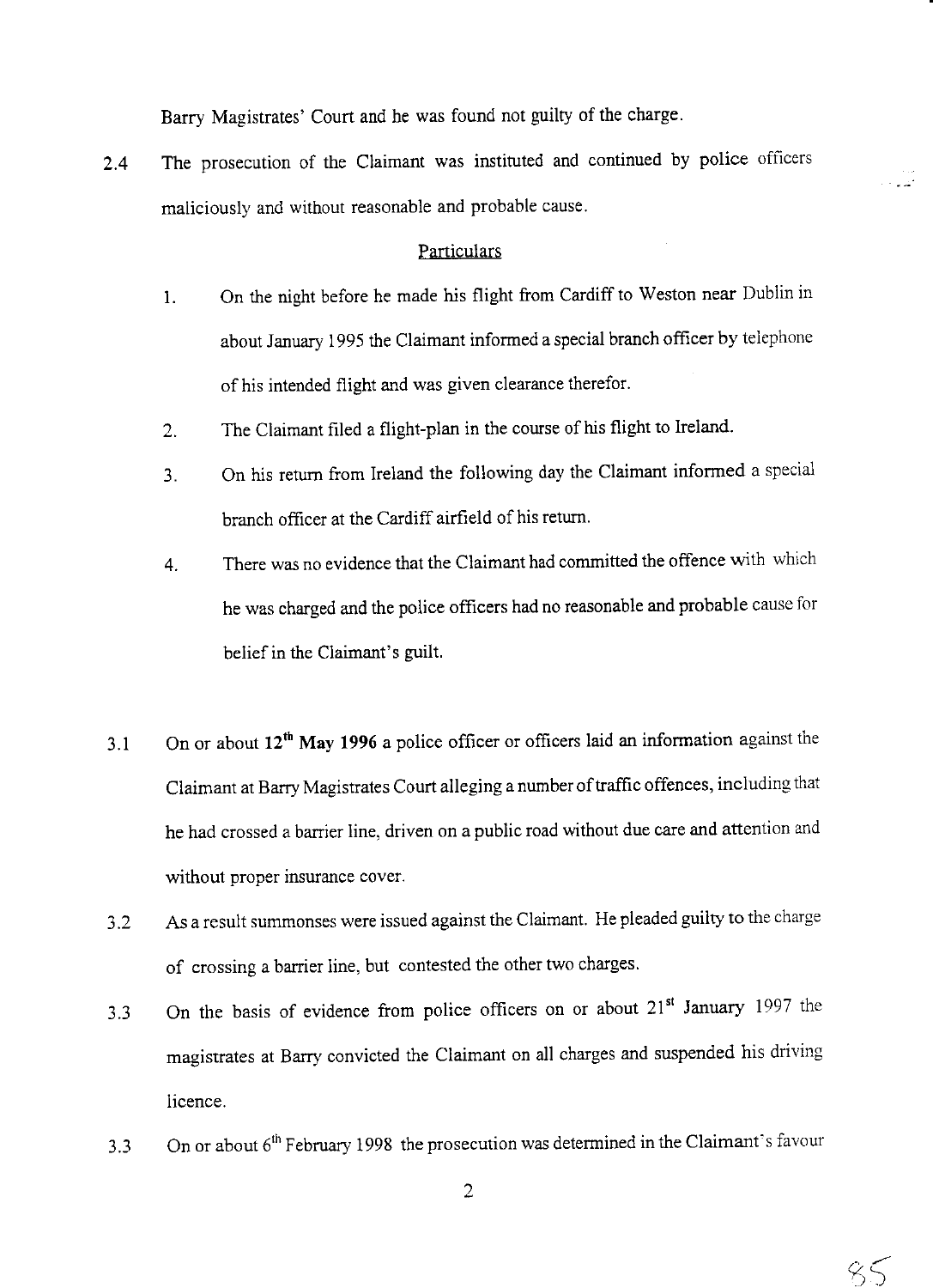when his appeal to the Cardiff Crown Court was allowed.

 $3.4$ The prosecution of the Claimant was instituted and continued by police officers maliciously and without reasonable and probable cause.

### Particulars

Apart from the offence to which the Claimant pleaded guilty, there was no evidence that the Claimant had committed the offences with which he was charged and the police officers had no reasonable and probable cause for belief in his guilt.

- A1 In about January 1997 P.C. Roche stopped the Ciaimant as he was driving his Ford Orion on the Link Road in Barry, purportedly on the ground that he was not wearing a safety belt. Thereafter they iaid an information against the Claimant at Barry Magistrates Court alleging a number of traffic offences, including that he had failed to wear a seatbelt; that his motor vehicle had defective rear lights, windscreen and bumper; that he was driving without insurance and without MoT certificate; and that he had failed to produce his driving licence, proof of insurance and proof of MoT certificate.
- As a result summonses were issued against the Claimant. The charge of failing to wear a seatbelt was subsequently withdrawn. 4.2
- On the basis of evidence from poiice ofircers the magistrates at Bridgend convicted the Claimant on al1 charges and imposed a six month ban on the Claimant. 4.3
- The prosecution was determined in the Claimant's favour when his appeal to the Cardiff Crown Court was allowed. 4.3
- The prosecution of the Claimant was instituted and continued by police officers 4.4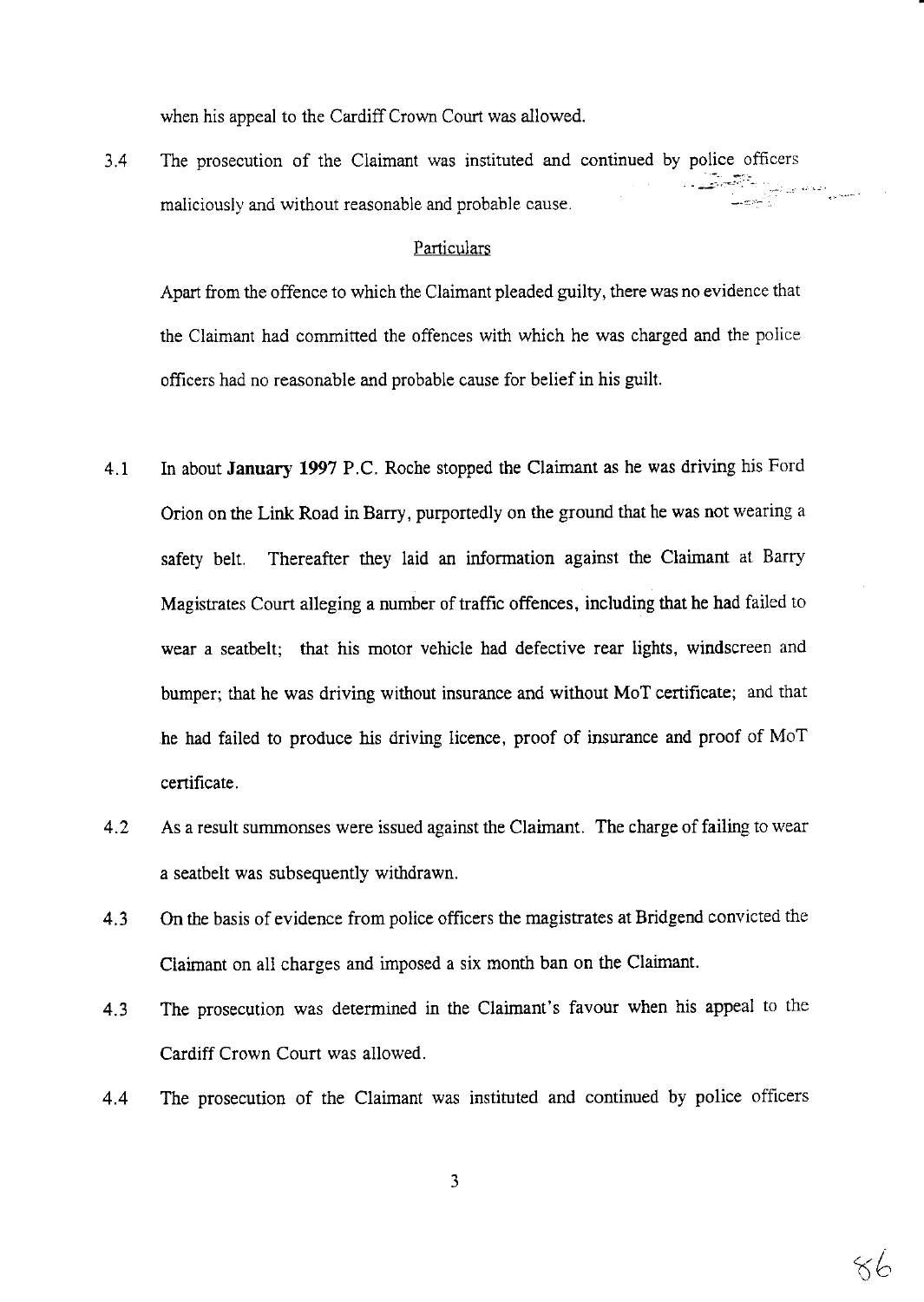maliciously and without reasonable and probable cause.

# Particulars

- '--':'' ' ,'-i:+," 1. The police officers knew that the Claimant's vehicle was not defective as alleged and further knew that he had produced the relevant driving documents to the Duty Officer at Ely Police Station within seven days.
- 2. There was no evidence that the ciaimant had committed the offences with which he was charged and the police officers had no reasonable and probable cause for belief in the Claimant's guilt.
- 5.i In about October 1997 the Claimant received a notice requiring him to identify the person driving his Escort van on a highway near St Nicholas, Vale of Glamorgan, which was allegedly exceeding the speed limit when photographed by a speed camera.
- 5.2 The Claimant duly supplied the information required, including the name of the driver, one Kevin Fairman.
- 5.3 Thereafter a police officer or officers laid an information against the claimant at Barry Magistrates Court relating to the alleged traffic offence. As a result, the magistrates issued a summons against the Claimant.
- 5.4 The prosecution was determined in the Claimant's favour when the summons was withdrawn at Barry Magistrates Court.
- 5.5 The prosecution of the Claimant was instituted and continued by police offrcers maliciously and without reasonable and probable cause.

### **Particulars**

1. The police officer or officers knew that the Claimant was not the driver of his car at the time of the alleged traffic offence.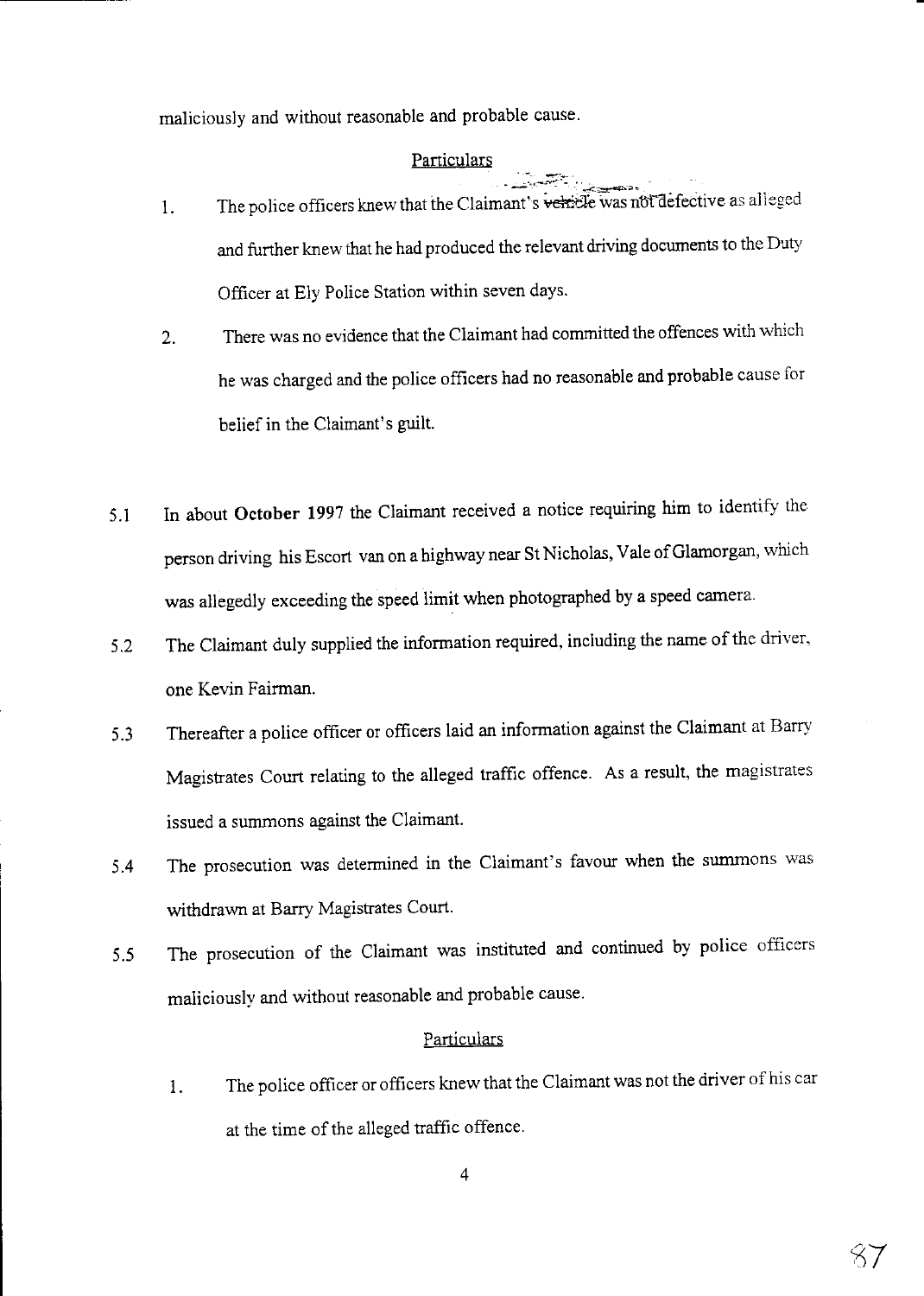- 2. There was no evidence that the Claimant had committed the offence with which he was charged and the police officers had no reasonable and probable cause for م <del>المتحد</del>ين .<br>المس belief in the Claimant<sup>P</sup>s guilt. .<br>.<br>.
- 6.1 On or about  $16^{th}$  March 1998 the Claimant was stopped by P.C. Holmes whilst driving in Southey Street, Barry and required to provide a breath sample.
- 6.2 Although the claimant had not been drinking he was arrested at about 13.00 on the ground that the breath sample was positive. He was taken to Barry Police Station, where a further breath test was negative. He was released from custody at about midnight.
- 6.3 The arrest and detention of the Claimant were unlawful'

### **Particulars**

- 1. There were no reasonable grounds to suspect that the Claimant was probably guilty of the offence for which he was arrested.
- 2. The decisions to arrest and detain the Claimant were such as no reasonable police officer would have reached.
- 7.1 On or about 4<sup>th</sup> July 1999 the Claimant was a passenger in his light aircraft, which was being piloted by Andrew Ashe and flying towards his airstrip at St Donats.
- 7.2 When the aircraft was about five miles from the airstrip a police helicopter flew up close behind it and moved from left to right and then above the aircraft.
- 7.3 The helicopter followed the aircraft in close formation until it landed and then hovered above it for some minutes.
- 7.4 There was no good reason for the police officers in the helicopter to have conducted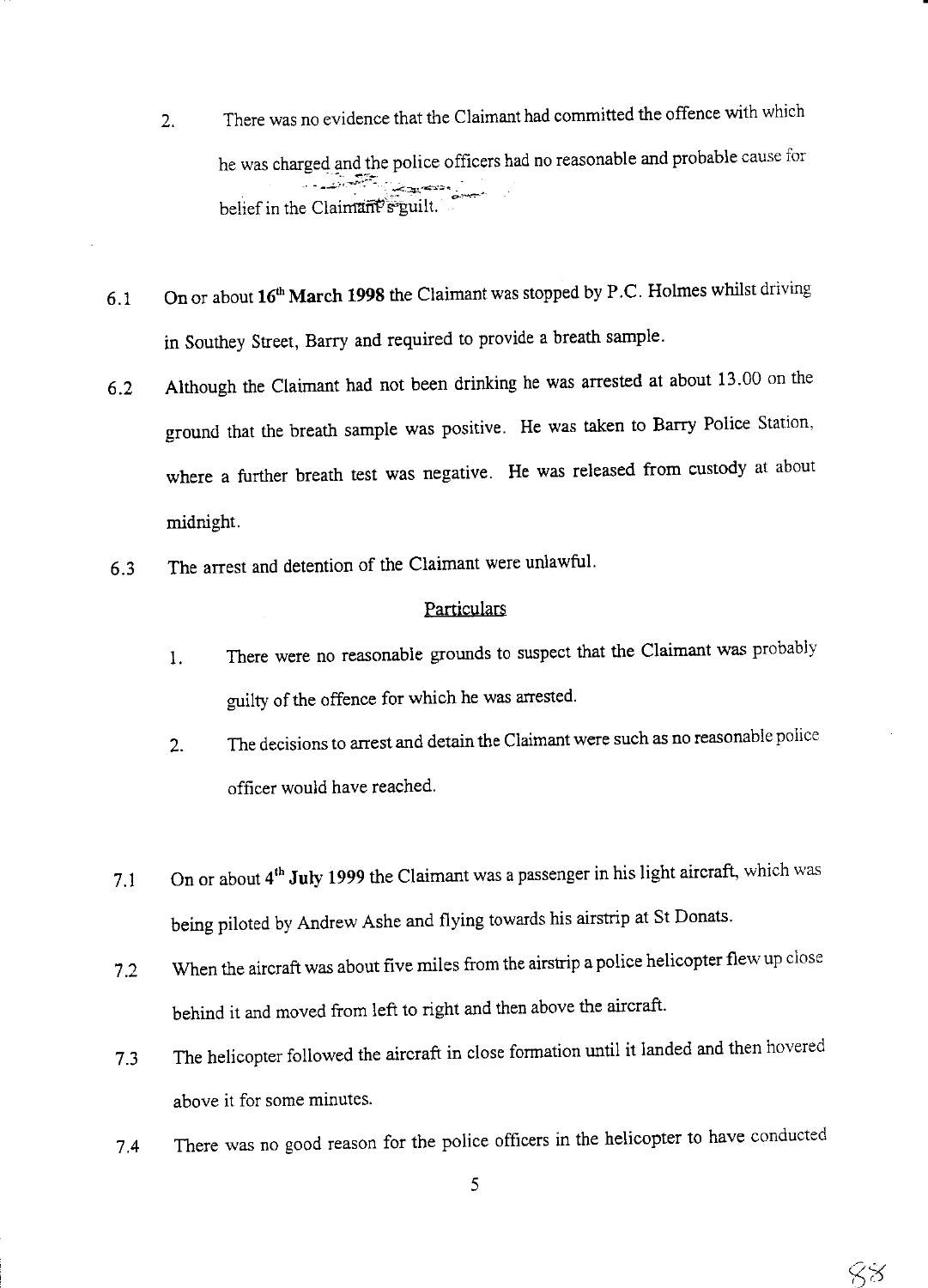themselves in this manner.

- At about 18.15 on  $8<sup>th</sup>$  August 1999 the Claimant was stopped by police officers driving a  $8.1$ marked police vehicle as he drove along the Pontyprydd Road in Barry. The reason given for stopping him by P.C. Abi Brown was that he had driven through a red traffic light.
- 8.2 P.C. Brown required the Claimant to provide a breath sample and then arrested him on suspicion of driving with excess alcohol.
- 6.J The Claimant was taken to Barry Police Station, where a further breath test was negative, but he continued in detention until about an hour later.
- 8.4 The arrest and detention of the Claimant were unlawful.

#### **Particulars**

- 1. There were no reasonable grounds to suspect that the Claimant was probably guilty of the offence for which he was arrested.
- 2. The decisions to arrest and detain the Claimant were such as no reasonable police officer would have reached.
- 3. The Claimant was detained at Barry Police Station in breach of the Police and Criminal Evidence Act 1984 and for longer than was reasonably necessary.
- 8.5 P.C. Brown reported the Claimant for failing to produce his insurance and MoT certificates, driving without insurance and MoT, and failing to comply with a red traffic signal.
- 8.6 In consequence summonses were issued requiring the Claimant to attend at Barry Magistrates Court. At a subsequent trial at Bridgend Magistrates Court the Claimant was convicted.
- 8.7 The prosecution was determined in the Claimant's favour when the convictions were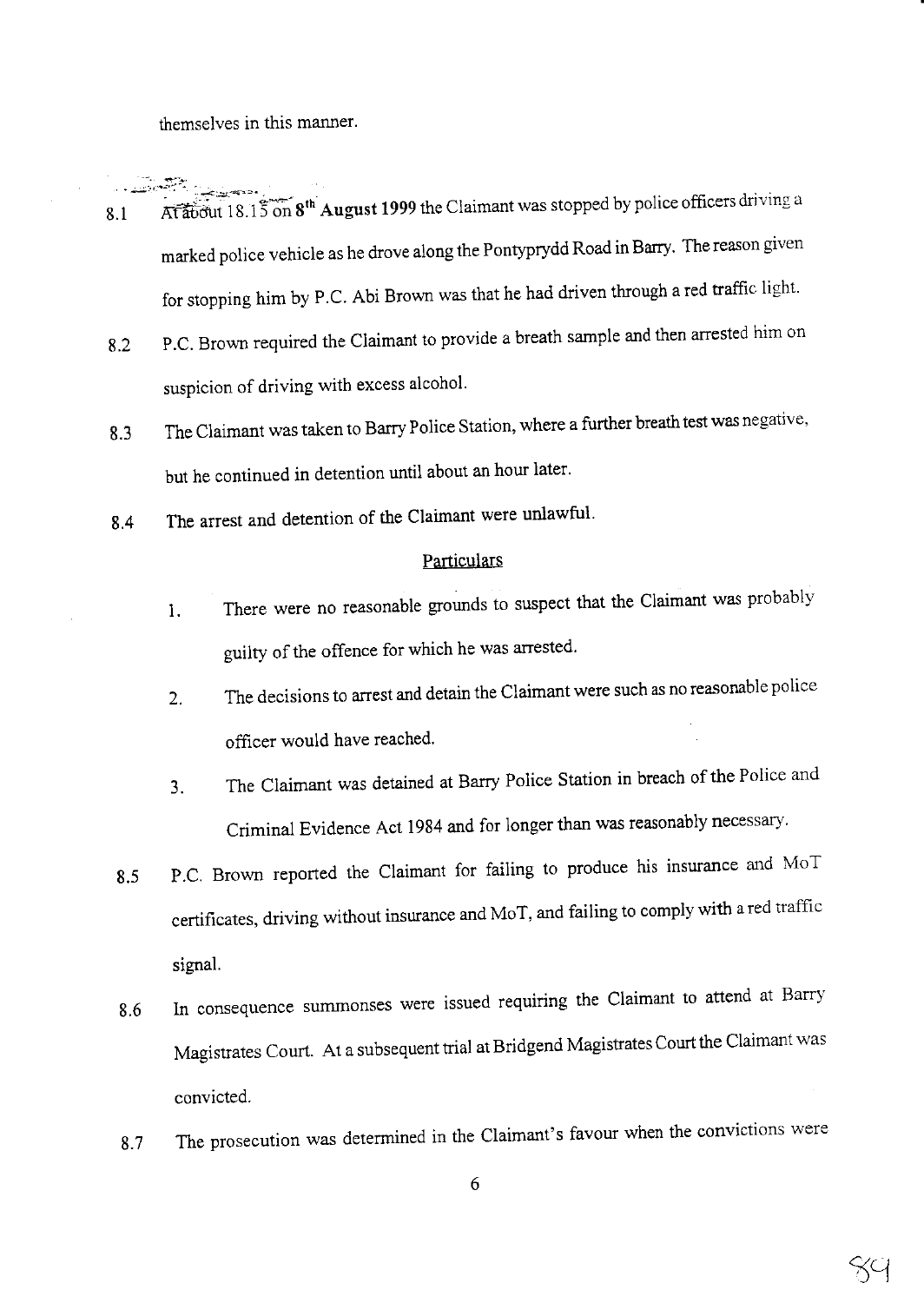overtumed on appeal to the Cardiff Crown Court.

8.8 The prosecution of the Claimant was instituted and continued by police officers maliciously and without reasonable and probable cause.

# Particulars

There was no evidence that the Claimant had committed the offences with which he was charged and the police officers had no reasonable and probable cause for belief in the Claimant's guilt.

- At about 23.00 on 1<sup>st</sup> December 1999 as the Claimant was driving his BMW motor vehicle through Llantwit Major the claimant was stopped by a vehicle occupied by PC Kihlberg and PC Humphreys. 9.1
- On of the officers thereafter smashed the nearside rear window of the Claimant's car with his truncheon and arrested the Claimant for failing to provide a breath sample. 9.2
- There was no good reason for the above police actions. 9.3
- The Claimant was then taken to Fairweather Police Station, where two breath samples were negative. He was then served with a HORTI form, requiring him to produce insurance and MoT certificates in respect of his car. 9.4
- Following his release, the Claimant had to take a taxi to his car, some 20 miies away, at <sup>a</sup> cost of f20.  $9.5$
- Upon his arrival at the scene of his arrest he discovered that his car had been removed. The Claimant reported to the police that his car was missing, but the police officers failed to inform him that it had been removed to a garage near Cowbridge on the instructions of the police. v.o
- Upon discovering the whereabouts of his car some weeks later, the Claimant informed 9.7

9C)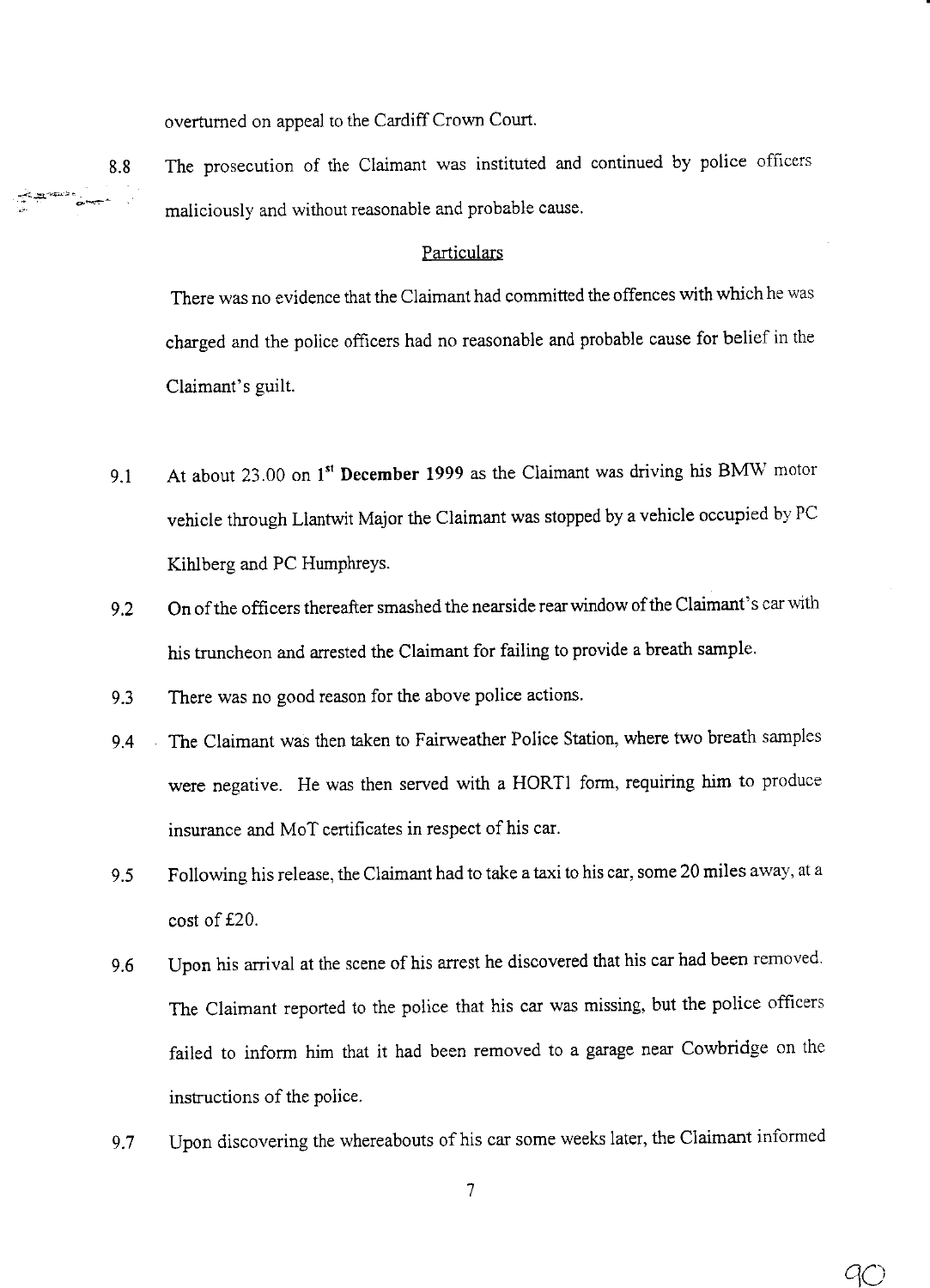the police that he had recovered the car. No steps were taken to correct the information on the Police National Computer and, as a direct result thereof, the Claimant was anested by officers of the Avon and Somerset Constabulary on or about 23<sup>rd</sup> January 2000 on suspicion of car theft.

- 9.8 Further, for a period of some six weeks the Claimant was deprived of the use of the car and became liable to pay removal and storage charges of  $£386.57$ .
- 10.1 On the night of 23<sup>rd</sup> January 2000 the Claimant was stopped as he drove along the 44050 by a police officer and required to provide a breath sample.
- 10.2 There was no good reason to stop the Claimant or to require him to provide a breath sample.
- 11.1 At about 11.00 on  $5<sup>th</sup>$  April 2000, whilst the Claimant's car was stationary at the intersection of Newport Road and Albany Road in Cardiff, a police offtcer smashed the rear passenger window for no good reason. The Claimant was thereupon removed from the car and arrested for failing to give a breath sample.
- 11.2 The Claimant was taken to Roath Police Station and thereafter transferred to Rumney Police Station. There he was given two breath tests at about 12.04, which were both negative. Notwithstanding the negative breath tests the claimant was detained in custody until about 14.02.
- 11.3 The arrest and detention of the Claimant were unlawful.

### **Particulars**

1. There were no reasonable grounds to suspect that the Claimant was probably

:,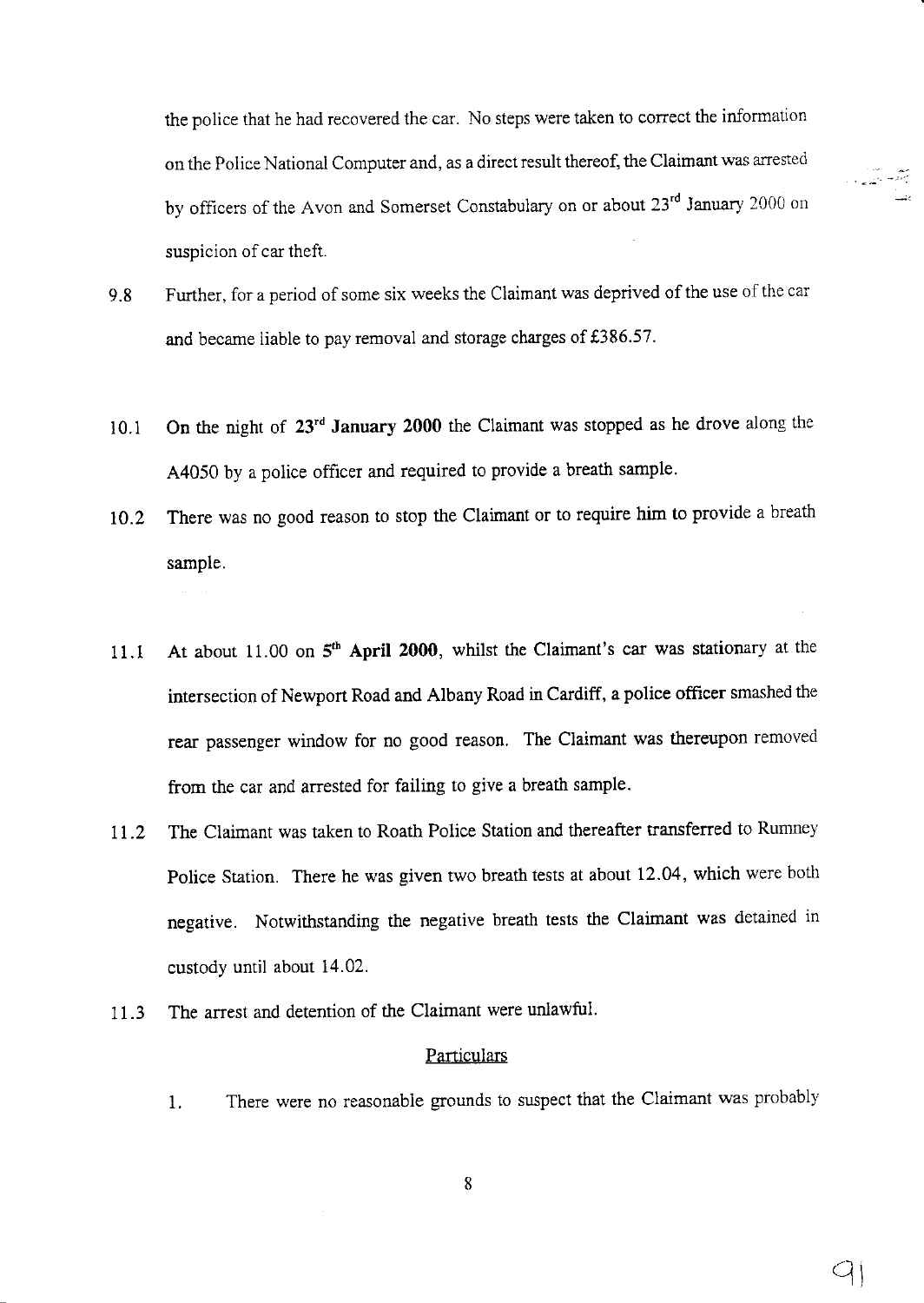guilty of an arrestable offence.

- 2. The decisions to arrest and detain the claimant were such as no reasonable police '-,':'' .-. officer would have reached.
- 3. The detention of the claimant beyond 12.05 was longer than was reasonably necessary and was in breach of the provisions of the Police and criminal Act 1984.
- II.4 The Claimant was charged with the offences of driving without valid insurance and MoT certificates, failing to wear a seatbelt and failing to provide a breath sample.
- 11.5 In May 2002 the prosecution on the first three offences was determined in the Claimant's favour in the Magistrates Court.
- 11.6 The prosecution of the Claimant on these three offences was instituted and continued by police ofiicers maliciously and without reasonable and probable cause.

# **Particulars**

There was no evidence that the Claimant had committed the offences with which he was

- charged and the police offrcers had no reasonable and probable cause for belief in the Claimant's euilt.
- 12.1 At about 22.35 on 16<sup>th</sup> August 2000 P.C. Rewbridge stopped the Claimant as he drove his Ford Escort on the A473.
- 12.2 The Claimant was required to produce a breath sample and was then arrested and taken to Bridgend Police Station.
- I2.3 Two breath samples taken at the Police Station were negative and the Claimant was released at about 23 .29 .
- I2.4 The arrest and detention of the Claimant were unlawfui.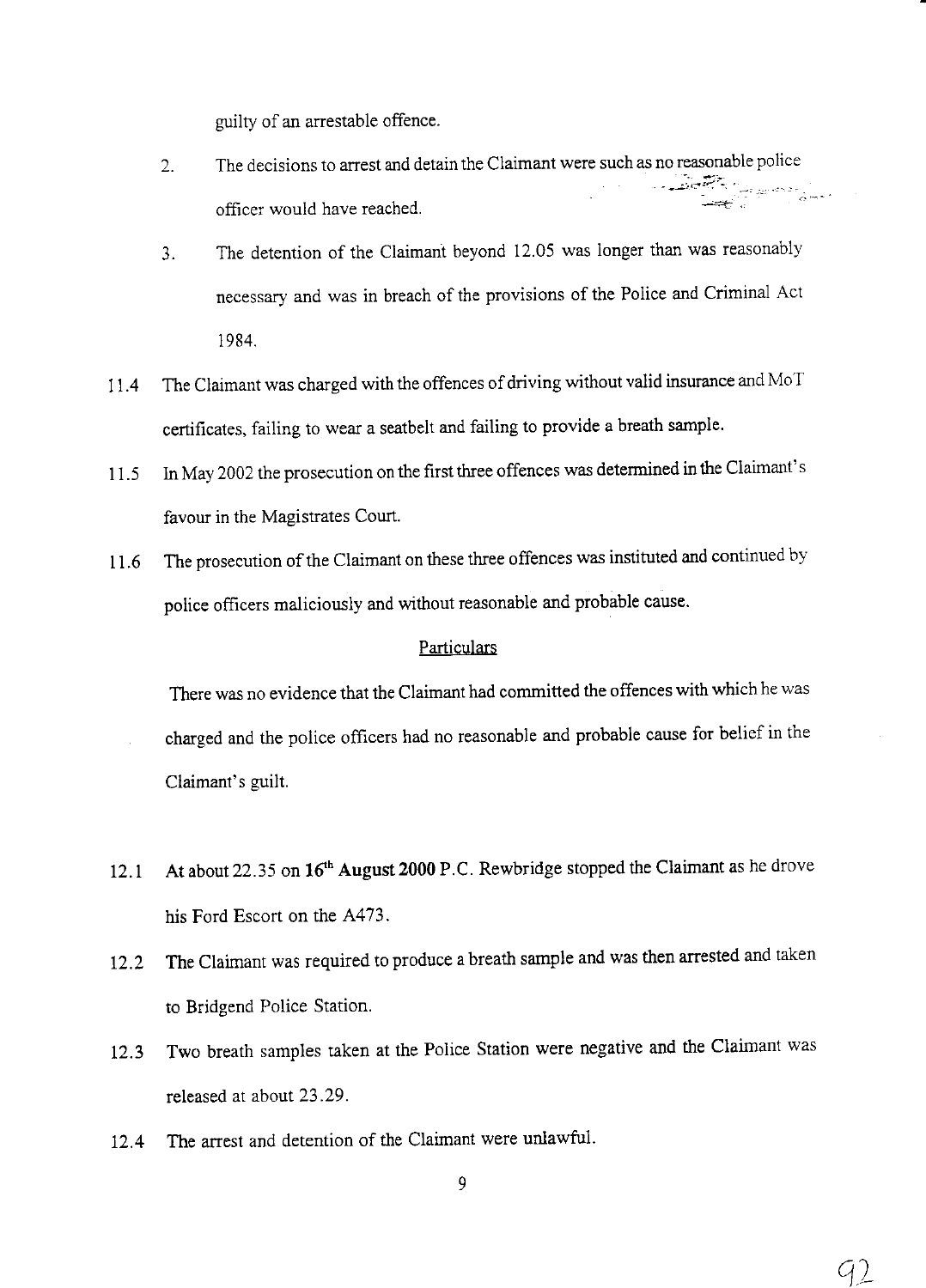### **Particulars**

- 1. There were no reasonable grounds to suspect that the Claimant was probably guilty of the offence for which he was arrested.
- 2. The decisions to arrest and detain the Claimant were such as no reasonable police officer would have reached'
- 12.5 The claimant was served with a HORT1 form requiring him to produce insurance and MoT certificates.
- 12.6 The claimant was subsequently charged with dangerous driving and failing to produce a valid insurance document.
- 12.7 On  $11<sup>th</sup>$  July 2001 the prosecution was determined in the Claimant's favour at the Cardiff Crown Court when the Judge directed the jury to acquit the Claimant on all charges.
- 12.8 The prosecution of the claimant was instituted and continued by police officers maliciously and without reasonable and probable cause

# **Particulars**

There was no evidence that the Claimant had committed the offences with which he was charged and the police officers had no reasonable and probable cause for belief in the Claimant's guilt.

- 13.1 At about 19.28 on 8<sup>th</sup> September 2000 P.C. Kihlberg arrested the Claimant in Church Street, Llantwit Major for "public order".
- 13.2 The claimant was handcuffed and taken to Barry Police station where he was detained in custody for a number of hours.

10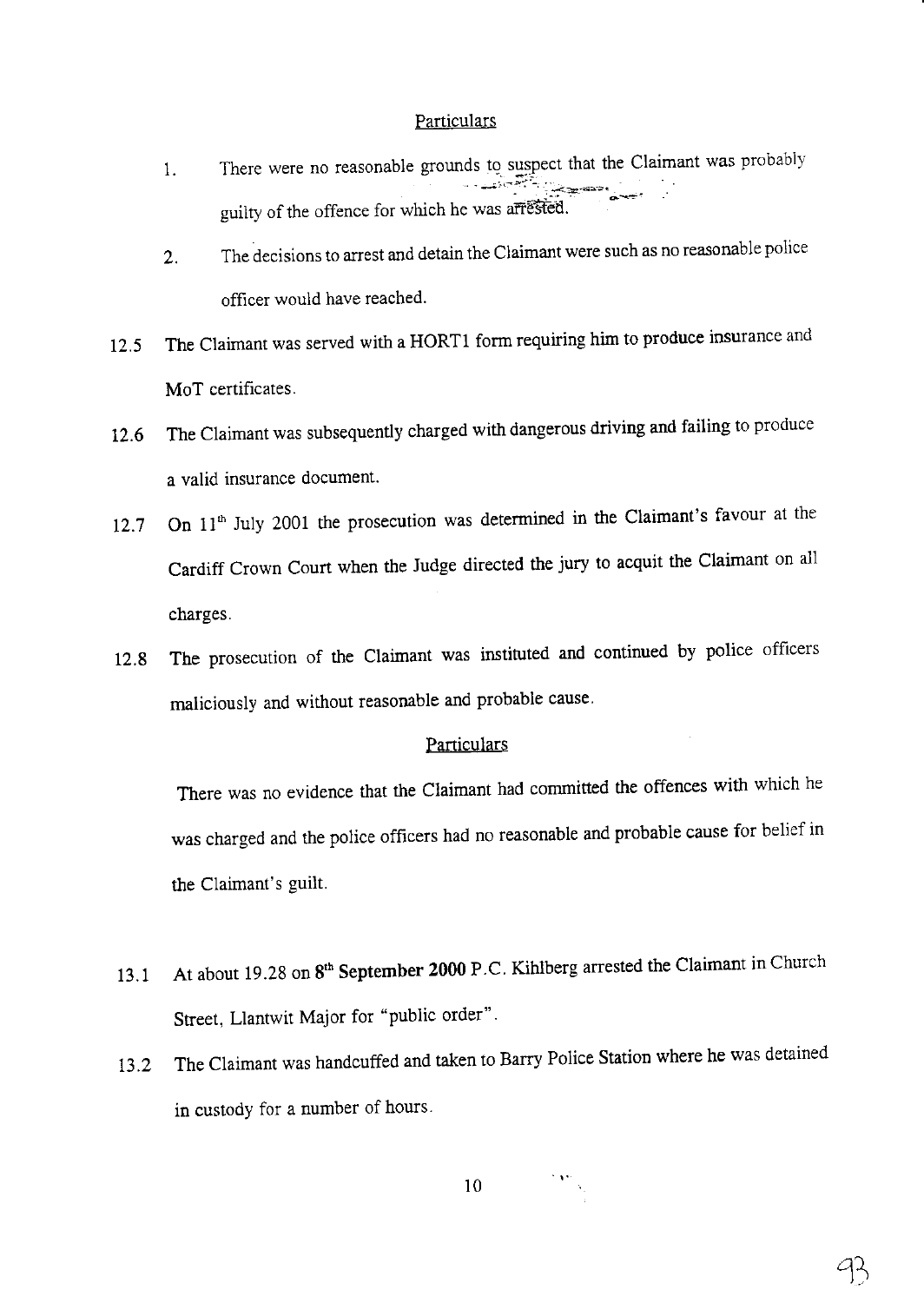13.3 The arrest and detention of the Claimant were unlawful.

# **Particulars**

- l. There were no relationable grounds to believe that the Claimant was probably guilty of the offence for which he was arrested.
- 2. The decisions to arrest and detain the Claimant were such as no reasonable police officer would have reached.
- The Claimant was detained at Barry Police Station for longer than was reasonably necessary and in breach of the provisions of the Police and Criminal Evidence Act 1984. 3.
- L3.4 The Claimant was charged with an offence under Section 5 of the Public Order Act 1986 and he appeared at Barry Magistrates Court on a number of occasions.
- 13.5 The prosecution was determined in the Claimant's favour when the Crown Prosecution Service decided that it was not in the public interest for the prosecution to proceed.
- 13.6 The prosecution of the Claimant was instituted and continued by police officers maliciously and without reasonable and probable cause.

# **Particulars**

- l. There was no evidence that the Claimant had committed the offences with which he was charged and the police officers had no reasonable and probable cause for belief in the Claimant's guilt.
- 2. P.C. Kihlberg did not honestly believe that the Claimant had committed the offence for which he arrested and reported him and he was activated by spite in taking those steps.

14.1 On 13<sup>th</sup> December 2000 the Claimant was arrested by a police officer outside the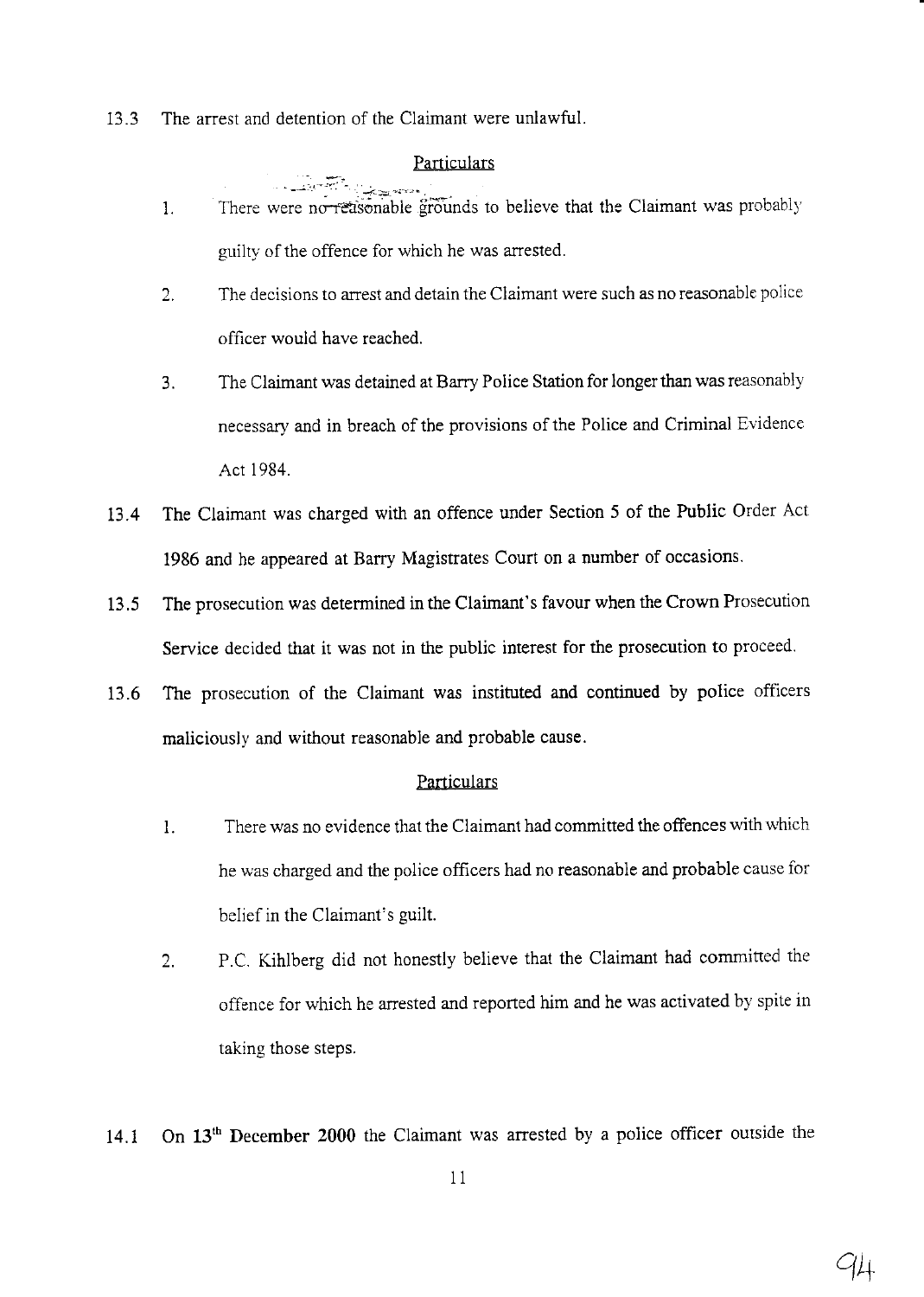Cardiff County Court and taken to Fairweather Police Station where he was detained

for about a further hour.

14.2— $\epsilon$  arrest and detention of the Claimant were unlawful.

# Particulars

- 1. There were no reasonable grounds to believe that the Claimant was probably guilty of an arrestable offence for which he was arrested.
- 2. The arresting officer did not state the grounds on which the Claimant was arrested.
- The decisions to arrest and detain the Claimant were such as no reasonable police officer would have reached. J.
- 14.3 On or about  $20<sup>th</sup>$  December 2000 police officers attended the Claimant's surgery in Cowbridge Road and required him to provide a breath sample. There was no good teason for this action and the breath sample was negative.
- 15. The Claimant relies upon the repeated instances of unjustified police action against him, which date at least from January 1993 and which are set out in the Particulars of Claim in Case No BS 614149-MC65 and above. as evidence of malice aad the absence of reasonable and probable cause.
- 16. Further, the actions of poiice officers set out above constitute harassment within the meaning of section 1 of the Protection from Harassment Act 1997 and misfeasance in public office.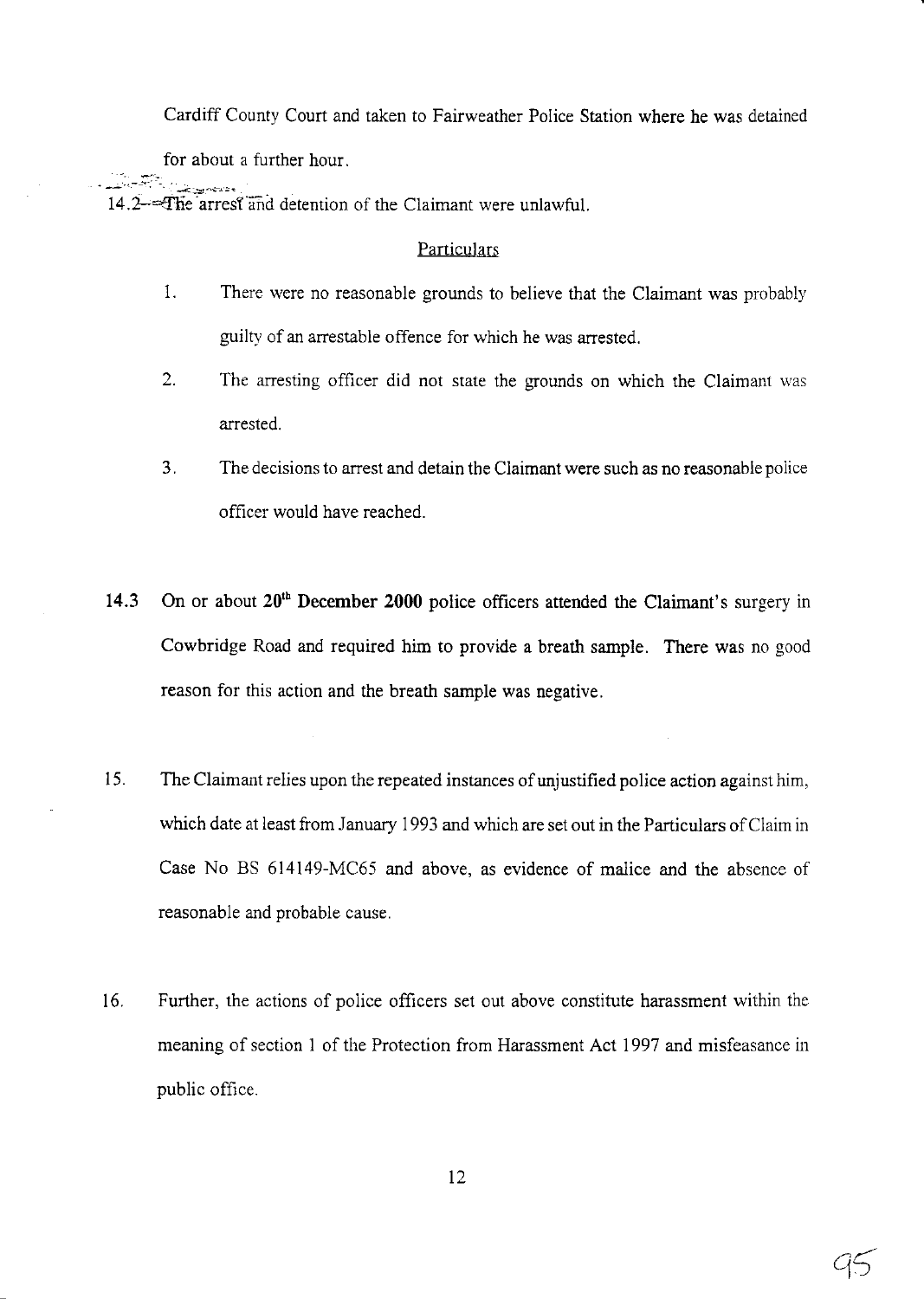- I7. Unless restrained by the Court police officers will continue to harass the Claimant.
- $\frac{d\mathbf{X}^{\mathbf{D}}\mathbf{e}}{d\mathbf{X}^{\mathbf{D}}\mathbf{e}^{\mathbf{T}}},$ 18. By reason of the matters aforesaid, the Claimant has suffered loss, damage, distress, anxiety, damage to his reputation and was deprived of his liberty.

# Particulars

- 1. Travelling costs to attend court
- b. Loss of eamings and the cost of employing replacement staffwhen the Claimant was required to attend court
- 3. Court fees and other legal costs incurred in defending charges
- 4, Damage to motor vehicles

The Claimant is unable to provide precise particulars of his losses and expenses until such time as his former solicitors have retumed his papers.

- 16. Further, by reason of the matters aforesaid the Claimant is entitled to aggravated damages.
- 17. Further, the actions of the said police officers were arbitrary, oppressive and unconstitutional and the Claimant claims exemplary damages.
- 18. Further, the Claimant claims interest pursuant to Section 69 of the County Courts Act 1984 on such damages as he may recover, at such rate and for such period as the Courtmav deem fit.
- AND the Claimant claims: